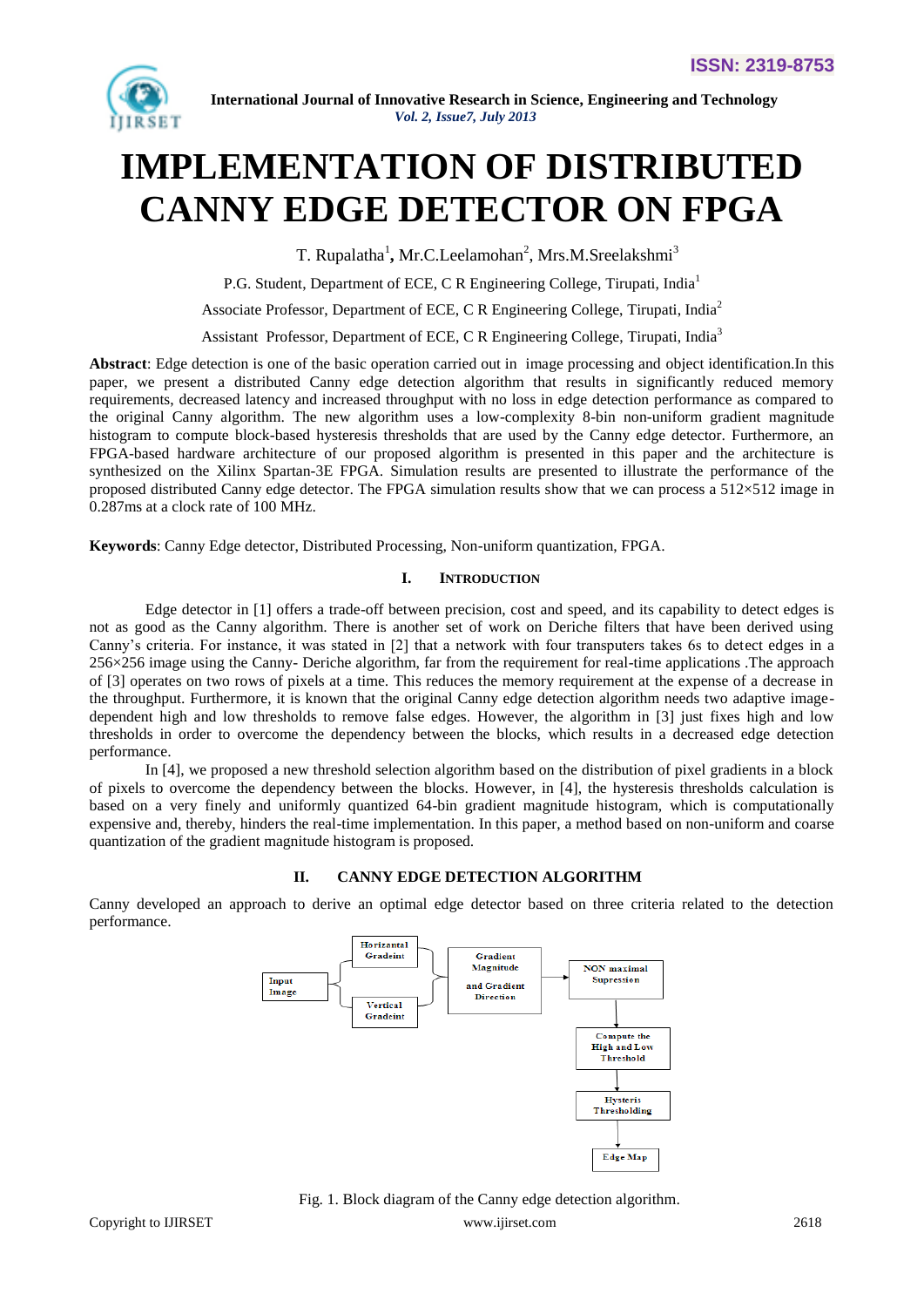

A block diagram of the Canny edge detection algorithm is shown in Fig. 1. The original Canny algorithm [5] consists of the following steps:

1. Smoothing the input image by Gaussian mask. The output smoothed image is denoted as  $I(x, y)$ .

2. Calculating the horizontal gradient  $G_x(x, y)$  and vertical gradient  $G_y(x, y)$  at each pixel location by convolving the image  $I(x, y)$  with partial derivatives of a 2D Gaussian function.

3. Computing the gradient magnitude  $G(x, y)$  and direction  $\theta_G(x, y)$  at each pixel location.

4. Applying non-maximum suppression (NMS) to thin edges.

5. Computing the hysteresis high and low thresholds based on the histogram of the magnitudes of the gradients of the entire image.

6. Performing hysteresis thresholding to determine the edge map.

## **III. PROPOSED DISTRIBUTED CANNY EDGE DETECTION ALGORITHM**

The Canny edge detection algorithm operates on the whole image and has a latency that is proportional to the size of the image. In [4], we proposed a distributed Canny edge detection algorithm, which removes the inherent dependency between the various blocks.Steps 1,4,6 of the distributed Canny algorithm are the same as in the original Canny that are now applied at the block level. Step 5, which is the hysteresis high and low thresholds calculation, is modified to enable parallel processing. In [4], a parallel hysteresis thresholding algorithm was proposed based on the observation that a pixel with a gradient magnitude of 2, 4 and 6 corresponds to blurred edges.



Fig. 2(a) Original 512×512 House image (b) Histogram of the gradient magnitude after NMS.

As in [6], it was observed that the largest peak in the gradient magnitude histograms after NMS of the Gaussian smoothed natural.



Fig. 3 Reconstruction values and quantization levels; min and max representation.

A sample gradient magnitude histogram is shown in Fig. 2(b) for the 512×512 House image (Fig. 2(a)). Based on the above observation, we propose a non-uniform quantizer to discretize the gradient magnitude histogram. Specifically, the quantizer needs to have more quantization levels in the region between the largest peak A and B and few quantization levels in other parts. Fig. 3 shows reconstruction levels can be computed.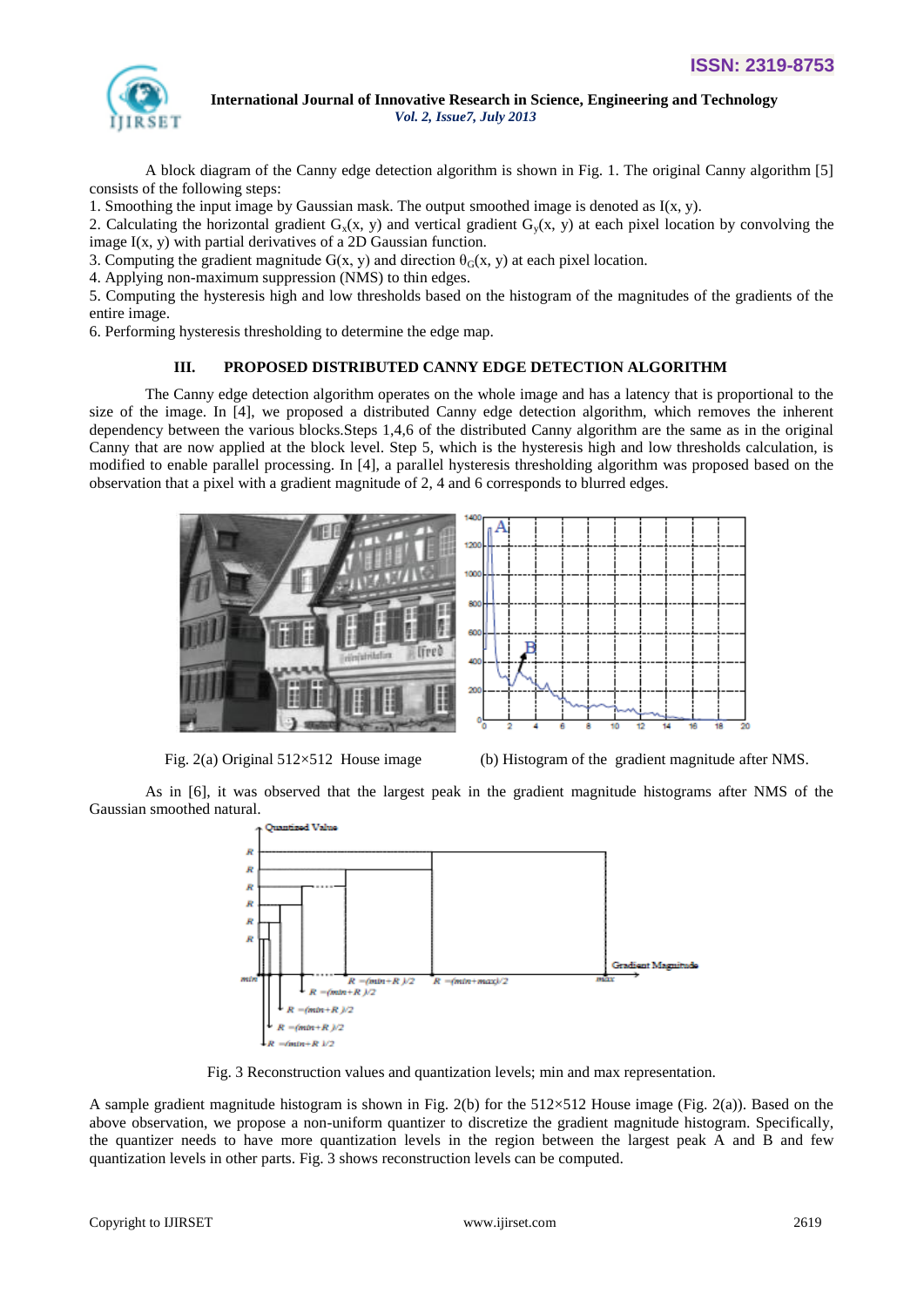

## **IV. PROPOSED DISTRIBUTED CANNY ALGORITHM IMPLEMENTATION ON FPGA**

In this section, we describe the hardware implementation of our proposed distributed Canny edge detection algorithm on the Xilinx Spartan*-*3E FPGA.

A. *Architecture Overview*



Fig. 4 The architecture of the proposed distributed Canny

Depending on the available FPGA resources, the image needs to be partitioned into q sub-images and each sub-image is further divided into p m x m blocks. The proposed architecture, shown in Fig.4, consists of q processing units in the FPGA and some Static RAMs (SRAM) organized into q memory banks to store the image data.Thus,  $p \times q$  blocks can be processed at the same time and the processing time for an N×N image is reduced, in the best case, by a factor of p x q.



Fig. 5 compute engine(CE) for the proposed

The specific values of p and q depend on the processing time of each PE, the data loading time from the SRAM to the local memory and the interface between FPGA and SRAM, such as total pins on the FPGA, the data bus width, the address bus width and the maximum system clock of the SRAM.

#### *B. Image Smoothening*

The input image is smoothened using a 3×3 Gaussian mask, as shown in Fig. 6(a). The Gaussian filter (Fig. 6a) is separable and, thus, the implementation of the 2-D convolution with the  $3\times3$  Gaussian mask is achieved using row and column 1- D convolutions. The proposed architecture for the smoothening unit is shown in Fig. 6(b).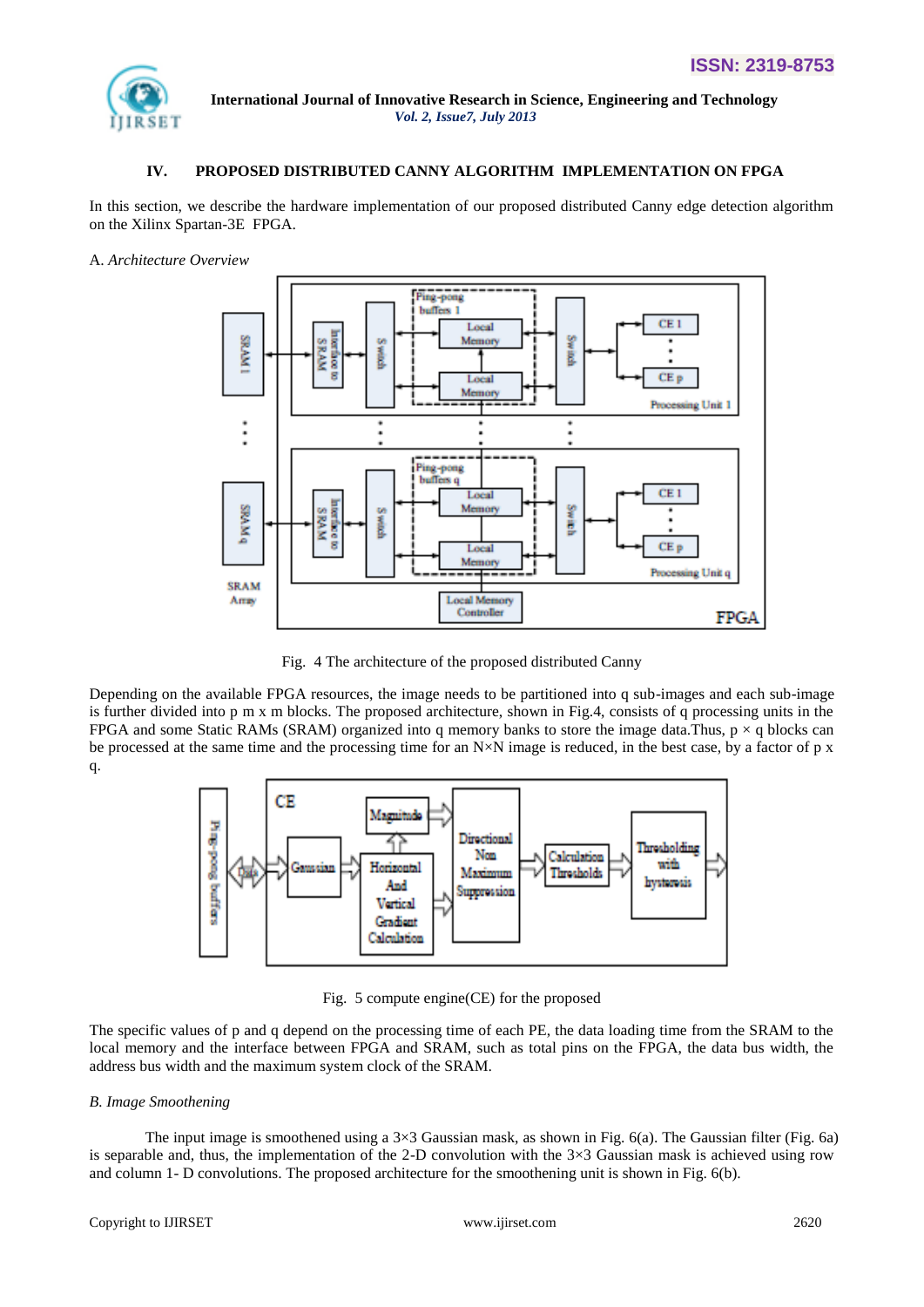



Fig. 6(a) Mask for the low pass Gaussian filter (b) Pipelined Image Smoothening Unit.

The main components of the architecture consists of a 1-D finite impulse filter (FIR) to process the data and the on-chip Block RAM (BRAM) to store the data. In our design, we adopt the Xilinx's pipelined FIR IP core, which provides a highly parameterizable, area-efficient, high-performance FIR filter utilizing the structure characteristics in the coefficient set, such as symmetry and conjugacy .

#### *C. Gradients and Gradient Magnitude Calculation*

This stage calculates the vertical and horizontal gradients using convolution kernels. The kernels vary in size from 3×3 to 9×9, depending on the sharpness of the image. The Xilinx FIR core, which can support up to 256 sets of coefficients with 2 to 1024 coefficients per set, is used to implement the kernels.

The architecture of this unit is shown in Fig7. The gradient calculation architecture consists of two 1-D FIR models and the corresponding local memory. The filters for computing the horizontal and vertical gradient elements can process data in parallel.



Fig. 7 Gradient and Magnitude Calculation Unit.

#### *D. Directional Non Maximum Suppression*

Fig. 8 shows the architecture of the directional NMS unit. In order to access all the pixels' gradient magnitudes in the 3×3 window at the same time, two FIFO buffers are employed.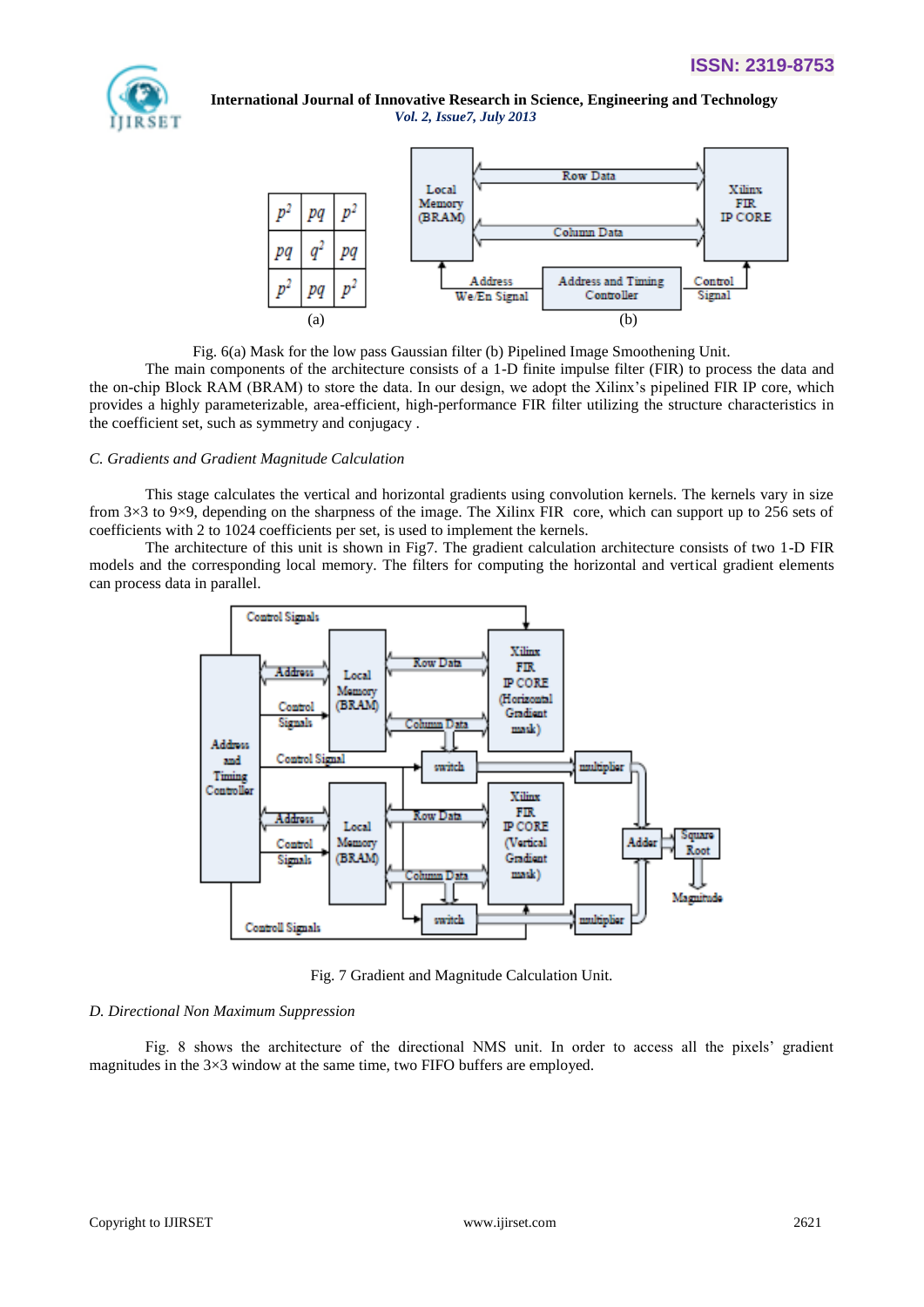



Fig. 8.Directional Non Maximum Suppression Unit.

The horizontal gradient  $G_x$  and the vertical gradient  $G_y$  control the selector which delivers the gradient magnitude (marked as  $M(x, y)$  in Fig. 8) of neighbours along the direction of the gradient, into the arithmetic unit. E. Calculation of the hysteresis thresholds:

Since the low and high thresholds are calculated based on the gradient histogram, we need to compute the histogram of the image after it has undergone directional non-maximum suppression .As discussed in Section 3, an 8 step non-uniform quantizer is employed to obtain the discrete histogram for each processed block.



Fig. 9 The architecture of the Threshold Calculation Unit.

#### *F. Thresholding with hysteresis*

Since the output of the non maximum suppression unit contains some spurious edges, the method of thresholding with hysteresis is used. Two thresholds, high threshold  $Th_H$  and low threshold  $Th_L$ , which are obtained from the threshold calculation unit, are employed. Let f(x, y) be the image obtained from the non maximum suppression stage,  $f_1(x, y)$  be the strong edge image and  $f_2(x, y)$  be the weak edge image.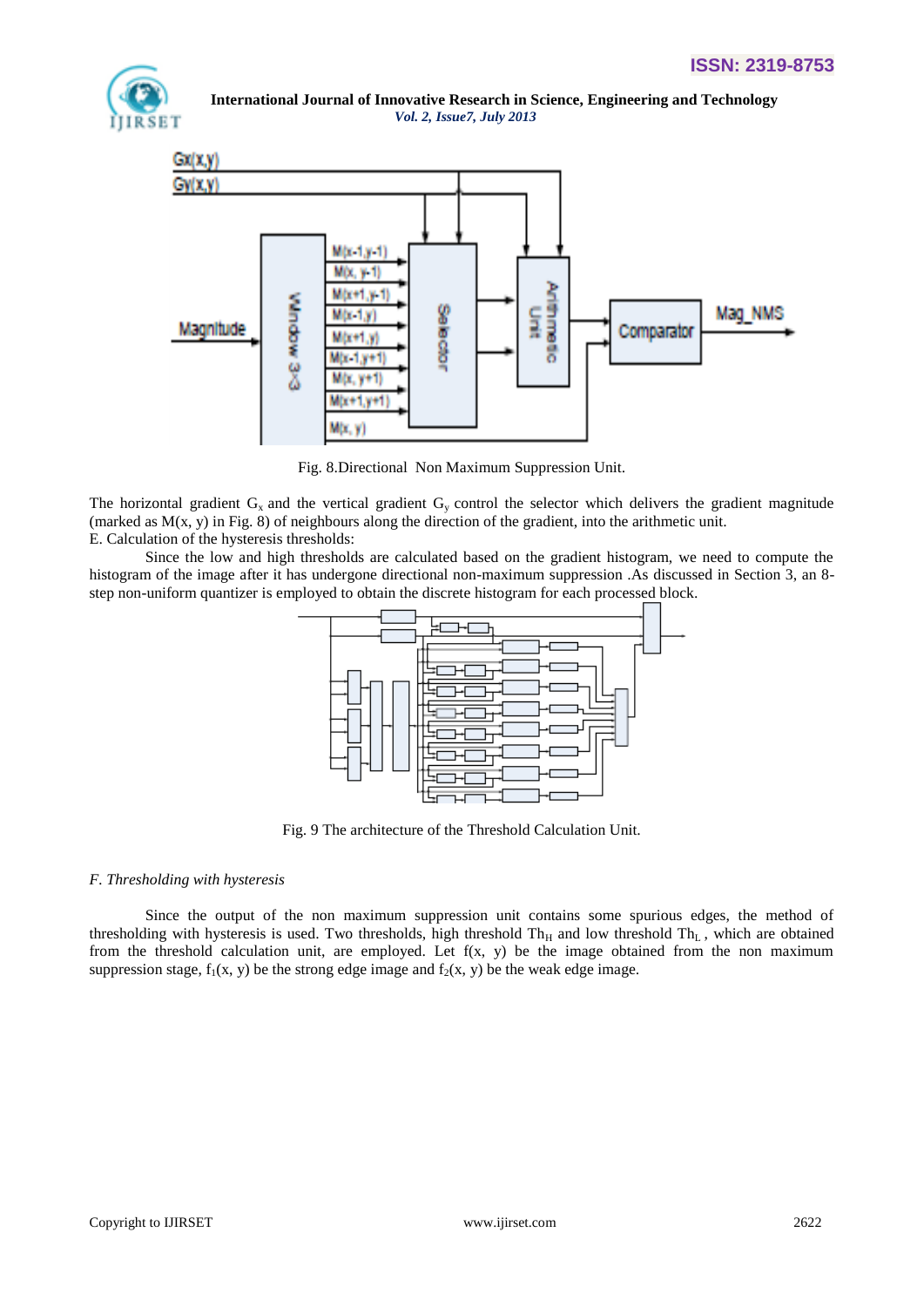



Fig. 10 Pipelined architecture of the Thresholding unit

## **V. SIMULATION RESULTS**

The algorithm performance was tested using a variety of  $512\times512$  natural images.

*A. Mat lab Simulation Results*



Fig 11. Floating-point Mat lab simulation results for the 512×512 House image(a) Edge map of the original Canny (b) algorithm of [4] with a  $3\times3$  mask (c) proposed algorithm with a  $3\times3$  gradient mask and a block-size of 64.

## *B. Fixed-point Mat lab and FPGA Simulation Results*

Fig.12 shows the fixed-point Mat lab implementation software result and the FPGA implementation generated result for the 512×512 House image using the proposed distributed Canny with block size of 64×64 and a 3×3gradient mask. The FPGA result is obtained using Model Sim . Furthermore, for a 100MHz clock rate, the total processing running time using the FPGA implementation is  $0.287$ ms for a  $512\times512$  image.